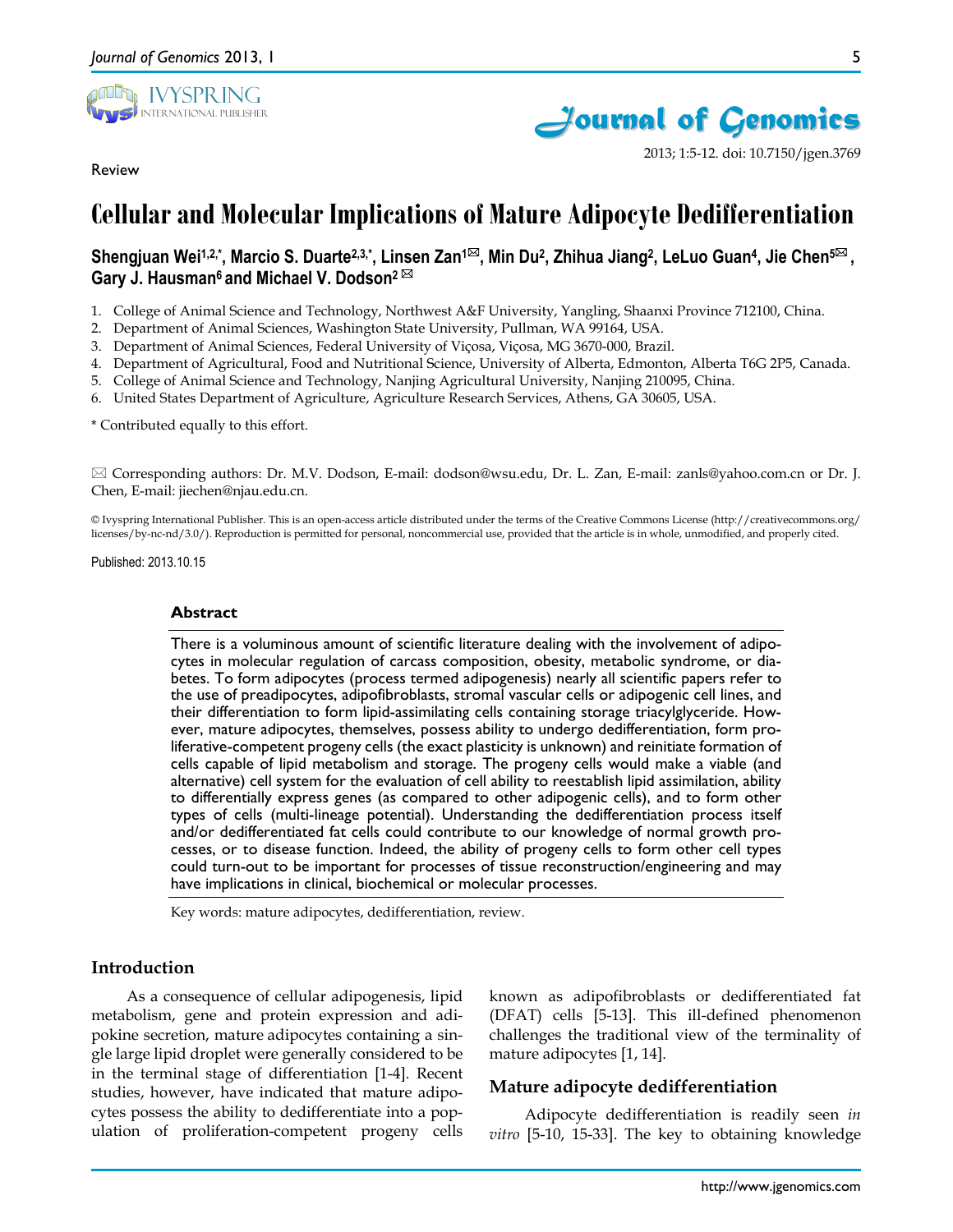with progeny of mature adipocytes is to insure that initial cell cultures are pure, and do not possess contamination with spindle-shaped preadipocytes. In order to accomplish this, during the dedifferentiation process mature adipocytes attach to the surface of a culture flask (Figure 1) and change morphology from a round cell into an irregular shaped cell. Subsequently, the lipid droplet is sectioned into smaller droplets and the cell divides into two progeny cells processing different amounts of lipid [7, 15-17, 34]. Chen et al. (2009 a,b) [15,18] indicated that cultured mature pig-derived adipocytes expel lipid directly into the medium prior to becoming capable of cell division, rather than retaining lipids and transferring the lipid into progeny cells symmetrically or asymmetrically as do mature adipocytes from other animals [5,7, 19,20,35]. These results suggest that lipid-processing by individual cells may be different among species, while the cellular and molecular regulation of the dedifferentiation process remains unclear. Although dedifferentiation may result in cellular/molecular markers being expressed in the diametrically-opposite direction of traditional adipo-

Are there other explanations about these cells? Could DFAT cells that have been described as originating from mature adipocytes actually be cells like fibroblasts that possess the potential for extreme levels of lipid metabolism [5, 7, 36]? Alternatively, could these cells be a completely new type of cell which presents both differentiation and proliferation abilities [5, 7, 36]?

While our studies with mature adipocyte dedifferentiation involved pure cultures of cells derived from large meat animals, similar cell systems from other animals have been established. To clarify the molecular mechanisms of mature adipocyte dedifferentiation, Ono et al., [24] using porcine cells and microarray analysis, identified differentially expressed genes during dedifferentiation.



**Figure 1.** Sequence of pig-derived (mature) adipocyte dedifferentiation in vitro. A. Initial ceiling culture, B. Mature adipocyte following purification by differential plating methods. C-F. Sequence whereby the mature cell (in B) undergoes lipid reorganization/extrusion and divides with asymmetric cell division. All photomicrographs were taken with a Sony RGB digital camera married to a Nikon Diaphot phase contrast microscope and Image Pro Plus image analysis software [20 x magnification].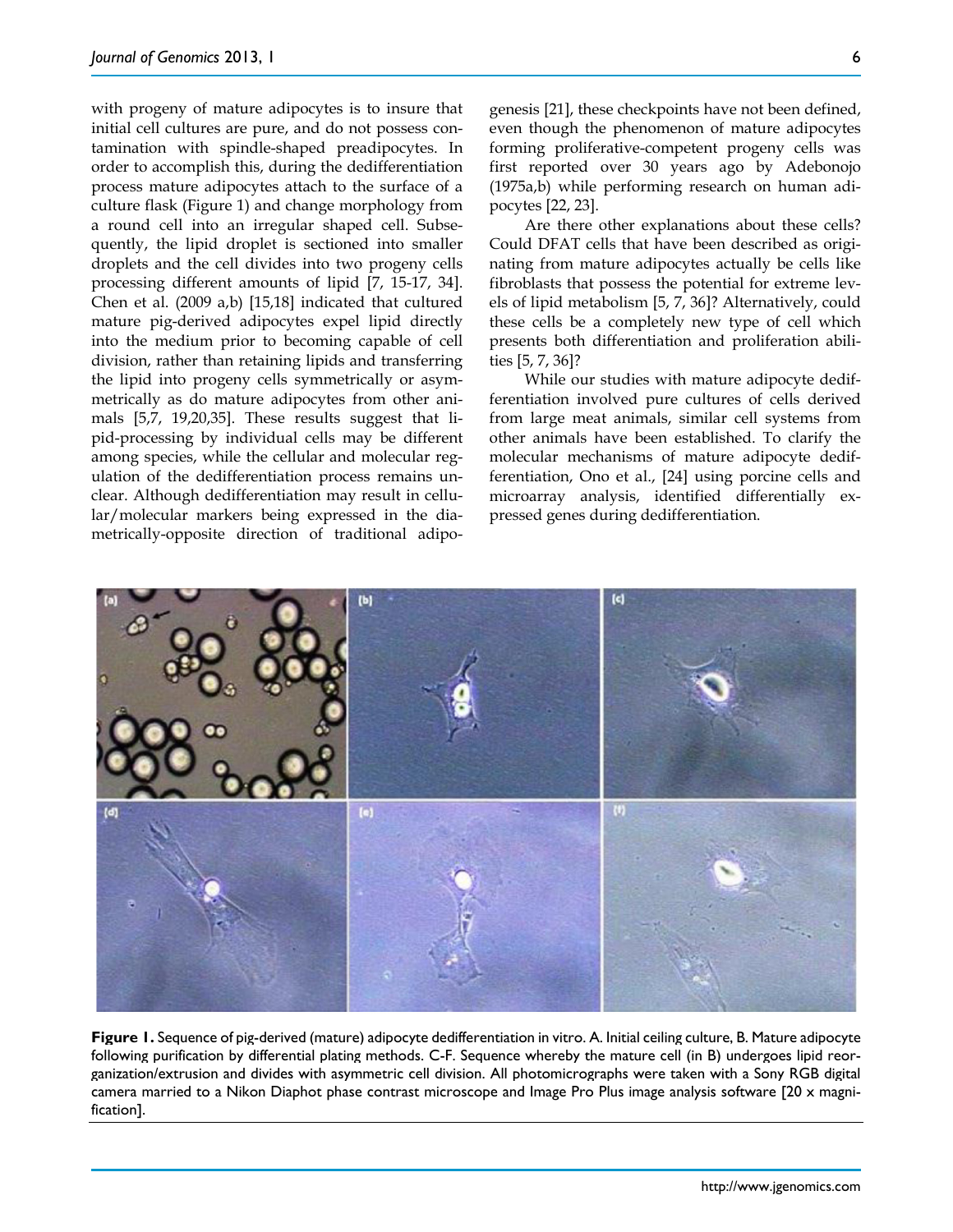

**Figure 2**: Stages of differentiation and dedifferentiation of fat cells. (1) adipofibroblasts, preadipocytes or stromal vascular cells proliferate until the cell population is expanded to the correct number. Under intrinsic and extrinsic signals, these cells (2) initiate the metabolism/accumulation of lipids where some of them can become a mature adipocyte (3) while some of them retain the capacity to lose lipid and return to a proliferative stage. Other types of cells (4) may also display both proliferative and lipid accumulative ability contributing for an increase in the mature adipocyte population.

Ono et al. [24] reported that dedifferentiation resulted in 308 genes being down-regulated [many of which were involved in metabolism of lipid such as ADIPOQ, LIPE, PDK4, LPL, FASN, PPARG and FABP4]. Concomitantly, 368 genes were clearly up regulated during dedifferentiation [up regulated genes were those related to proliferation and differentiation, such as SERPINE1, TIMP1, PLAU, SFRP2, AEBP1, PRRX2, PEG10, IGFBP5 and ID2]. A variety of other studies are available to indicate that during dedifferentiation mature adipocytes lose their functional phenotype, reenter the cell cycle, gain a fibroblast-like appearance and eventually acquire a multipotent capacity for lineage differentiation [8-10,12,13,19] (Figure 2).

#### **DFAT cells as a model for adipogenesis**

DFAT cells apparently possess a strong ability to proliferate (up to 30 passages) without detectable lipid deposition [25], which suggests the availability of DFAT cells could be used as a novel model for adipocyte differentiation and tissue formation. Whereas a variety of different cell culture systems have been used to address questions dealing with adipogenesis, including the use of lines of Swiss mouse embryo 3T3-L1 and stromal vascular (SV) cells [5], some significant differences between these cells and DFAT cells have been reported. Markers such as ANPEP, ITGB1, CD34, CD44 and THY1, ENG, MCAM, HLA-A, HLA-B, HLA-C were found on both SV and DFAT cells [28, 37-39]. However, the surface immuno-phenotype partially changes in different passages of adipose-derived SV cells. At the early passages (primary to 4th) of adipose-derived SV cells, the hematopoietic-associated markers (ITGAL, CD14, PTPRC, CD86 and HLA-DR) decreased and the MSCs(Mesenchymal stem cells)-associated markers (ANPEP, ITGB1, CD34, CD44, CD63, NT5E, THY1 and ALCAM) increased significantly [28,39]. Conversely, the phenotype of DFAT cells remained considerably stable from the early 2nd to as long as the 30th passage [25].

Cellular origin, homogeneity of cultures, whether the cells were previously transformed, repeatability of obtaining the same proportions of cells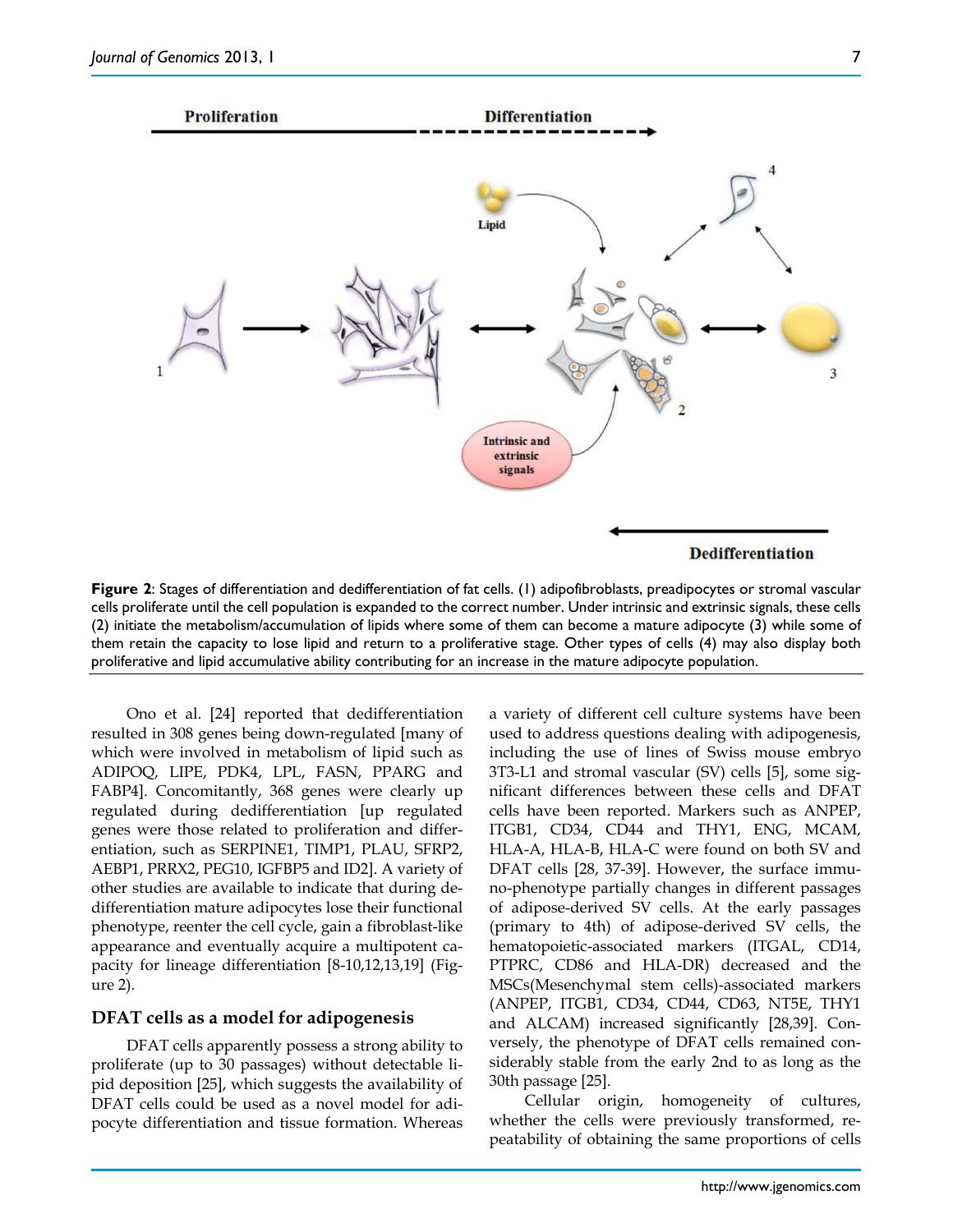for culture, markers of adipogenesis and lipid metabolism, and viability of cells are all physiologies that must be considered when evaluating SV cells, cell lines and progeny from DFAT adipocytes [3,5-7,11-14,19,32,40]. For example, the doubling time of DFAT cells was approximately 18 h whereas the time for the 3T3-L1 cells was 22 h [26], DFAT cells apparently possess higher GPDH (Glycerol-3-phosphate dehydrogenase) activity than 3T3–L1 cells, and expression of SREBPF1 and LPL mRNA, which is related to lipid metabolism, has been detected during the growth phase in DFAT cells but not in 3T3-L1 pre-adipocytes [5]. The expression of PPARGC1A and CEBPA mRNA shows an earlier peak during differentiation in DFAT cells than in 3T3-L1 cells [26, 27]. Moreover, gene expression of re-differentiating DFAT progeny cells showed some differences to published reports using beef-derived SV cells [14], and unlike SV cells confluency is not required for DFAT cells to undergo differentiation in vitro [31]. Data from *in vivo* studies also suggest that DFAT cells possess greater ability to differentiate, not only into mature adipocytes, but also into vascular endothelial cells, forming a normal adipose tissue [27]. From these results, it could be inferred that DFAT cells could serve as an alternative model for studies of the mechanism of adipose tissue differentiation and formation for both *in vitro* and *in vivo* studies.

In meat animals, understanding variables regarding regulation, cellularity, growth and/or development of adipose tissue in different depots are important since fat deposition has an economic meaning in livestock production [19]. Different markers interact functionally to direct several regulatory process involved in adipogenesis or lipid metabolism, such as PPAR and SREBP [41, 42]. However, the regulatory compounds of adipogenesis are not necessarily similar between ruminants and monogastric animals [19]. It has been reported that fat deposition follows the order in which adipocyte number and volume is achieved firstly in the visceral adipose depot and lastly in the intramuscular depot [36,43]. Chen et al [16] have indicated that that PPARG and CEBPA mRNA were higher in DFAT cells from intramuscular than visceral adipose tissue derived from finishing pigs after differentiation, which means intramuscular DFAT cells may be more active in adipogenesis than visceral DFAT cells. This may imply that even if DFAT cells originated from the same animal, different depots present different rates of redifferentiation and molecular markers. Additional evidence to support this concept includes: high RNA abundance of FABP4 found in adipofibroblasts originated from dedifferentiation of bovine perimuscular mature adipocytes, suggesting that progeny preadipocytes may potentially have an ability to redifferentiate at early time point due to inherited characteristics of molecular components in the cytoplasm of progeny cells derived from the mature adipocytes, although shape of the cells remains fibroblast-like form [14]. Studies that provide knowledge of the dynamic of accumulation and metabolism of lipids may lead to the adoption of strategies in the livestock production in order to enhance fat deposition in specific (desired) depots [34, 35].

# **Multilineage potential of DFAT cells**

A slightly different focus of DFAT cells studies is to understand the mechanisms that allow these cells to transdifferentiate in other types of cells [28-30]. Under specific in vitro conditions, beef-derived DFAT cells redifferentiate in a protracted manner, of which some cells contain lipid and some did not (only possessing the storage vesicles; [31]). DFAT cells are capable of transdifferentiating to other types of cells such as osteoblasts, chondrocytes, skeletal myocytes, smooth muscle cells, cardiomyocytes, vascular endothelial cells, and neural cells under appropriate culture conditions *in vitro* or *in vivo* [24]. A particularly elegant study found that RUNX2, SPP1, SP7, BGLAP, PTH1R and SOX9 were expressed in DFAT cells originating from mature adipocytes suggesting the osteogenic and chondrogenic potentials of these cells are enhanced [28]. Moreover, the transdifferentiation of DFAT cells into osteoblasts was observed *in vivo* by the implantation of collagen-based scaffolds [32]. Osteogenic differentiation of DFAT cells could also be induced by an analog of retinol which interacts with bone morphogenetic proteins to inhibit adipogenesis and enhance osteogenesis [32].

Although DFAT and SV cells share similarity with regard to multipotential lineage, a distinct aspect of the differentiation capacities between these cells exist in their angiogenesis behavior [25,44]. Previous studies have shown that adipose tissue-derived SV cells can differentiate into endothelial lineage and express endothelial markers and incorporate acetylated low density lipoprotein (Dil-ac-LDL) when agents such as fibroblast growth factor (FGF), epidermal growth factor (EGF) and vascular endothelial growth factor (VEGF) were applied [45-49]. On the other hand, DFAT cells with or without induction have negative expression of endothelial cell or progenitor markers such as such VWF, PECAM1 and CD34 [28].

So, do DFAT cells possess multipotent potential [11], or might the manipulation of the daughter cells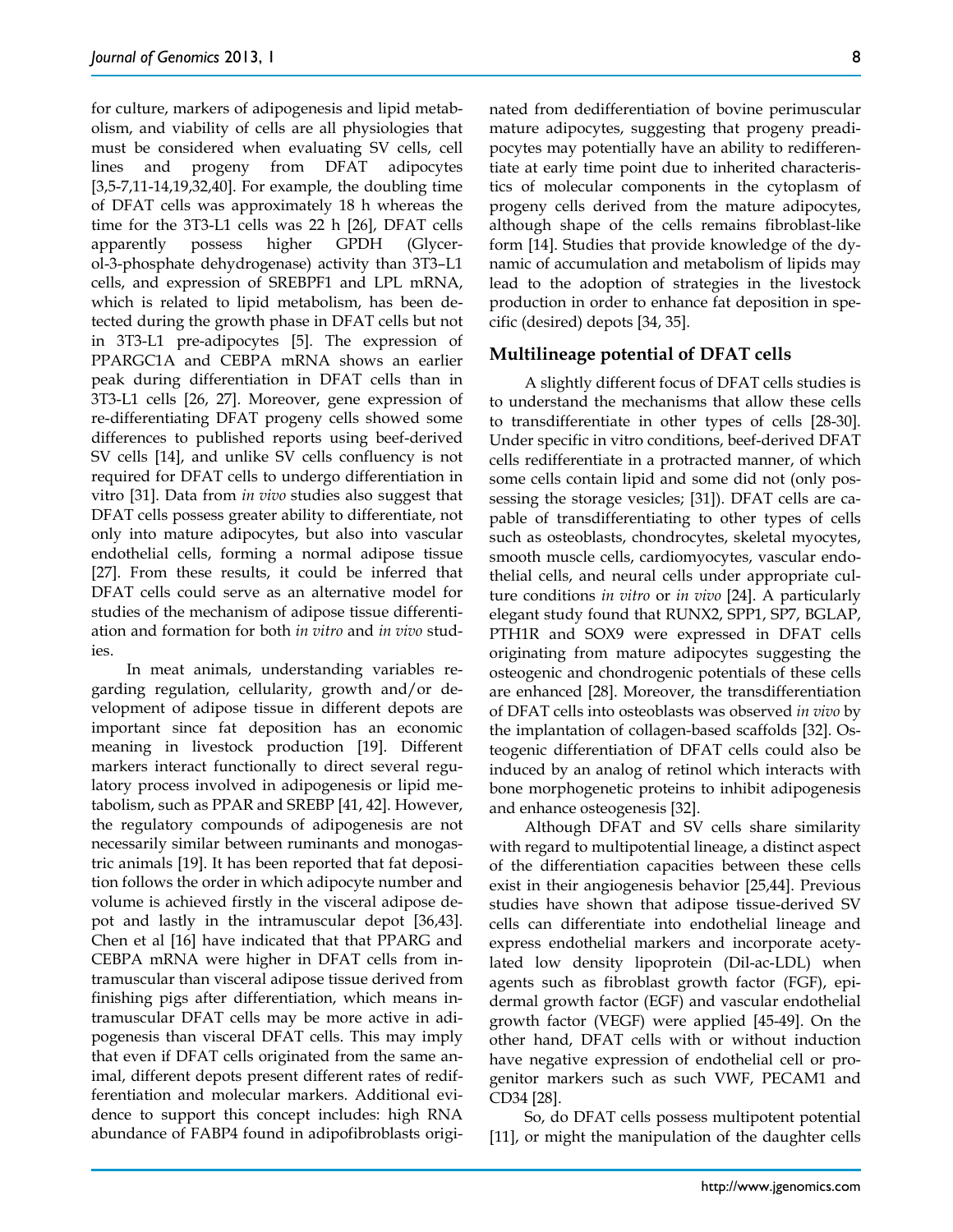simply be something manifested through cell culture manipulation [44, 50, 51]? Recently, it was demonstrated that the regulatory region of MYOD1, a master regulator for skeletal myogenesis, in DFAT cells shows a high degree of methylation [29]. Treatment of 5-azacytidine, a demethylating agent, led to the expression of MYOD1 and MYOG in DFAT cells, as well as the formation of multinucleated cells expressing MUTYH, although MYF5 was still absent after induction [29]. Another study found expression of specific cardiomyocyte-specific markers was observed in DFAT cells derived from mature adipocytes when co-cultured with neonatal cardiomyocytes, suggesting that DFAT cells can convert into cardiomyocyte phenotype under appropriate microenvironment [33]. Moreover, it was found that DFAT cells expressed cardiac phenotypic markers when grown on semisolid methylcellulose medium in the absence of cardiomyocytes, indicating that DFAT cells have the potential to spontaneously convert to cardiomyocyte phenotype [33]. Sakuma et al., [30] using immunohistochemical analysis revealed that more than 50% of the DFAT cells were successfully transformed into α-smooth muscle actin-positive cells under specific culture condition. The expressions of TAGLN2, α-smooth muscle actin and smooth muscle-myosin heavy chain were increased in DFAT cells during the first week of differentiation culture.

Collectively, these studies suggest that the DFAT cells have potential to differentiate into several lineages, including adipose cells, osteoblasts, chondrocytes, skeletal myocytes, smooth muscle cells, cardiomyocytes, endothelial cells and neuronal cells [44, 50]. Moreover, although much of the observed multilineage potential was dependent on environmental conditions, such as the type of culture media used [51] once cells begin to express a phenotype for a different tissue form they can be utilized for regimens of tissue reconstruction or tissue regeneration/engineering requiring those specific cells. Further studies with DFAT cells should yield a number of uses for clinical, biochemical, metabolism and molecular application.

#### **Summary**

Dedifferentiation of mature adipocytes, and proliferation/transdifferentiation abilities of their daughter progeny cells provide us with a cellular system for exploring adipocyte involvement in fat-related diseases or improving animal productivity. Moreover, DFAT cells could be used as a unique adipogenesis model, and new information may be gained on comparative differences among these cells and SV cells, and cell lines such as 3T3-L1 cells. Mature adipocytes that possess the ability to lose lipid

and form proliferative-competent daughter cells may be (in fact) a different type of cell than has ever been categorized. Continued studies may uncover this potentially exciting possibility. Finally, the multipotential lineage of DFAT cells may lead to the use of these cells in tissue reconstruction/ engineering. Collectively, there are cellular and molecular implications of mature adipocyte dedifferentiation, including the potential uses in clinical, biochemical and molecular applications.

#### **Conflict of Interest**

The authors have declared that no conflict of interest exists.

#### **References**

- 1. Dodson MV, Mir PS, Hausman GJ, Guan LL, Du M, Jiang Z, Fernyhough ME, Bergen WG. Obesity, metabolic syndromes and adipocytes. Journal of Lipids 2011;2011:721686
- 2. Kokta, TA, Dodson MV, Gertler A, Hill RA. Intercellular signaling between adipose tissue and muscle tissue. Domestic Animal Endocrinology 2004 27:303-331
- 3. Dodson MV, Hausman GJ, Guan LL, Du M, Jiang Z. Potential impact of mature adipocyte dedifferentiation in terms of cell numbers. International Journal of Stem Cells 2011 4:76-78
- 4. Du M, Dodson MV. Advanced techniques to enhance marbling in meat. Control of Meat Quality (Joo S, ed). 2011
- 5. Fernyhough ME, Helterline DI, Vierck JL, Hausman GJ, Hill RA, Dodson MV. Dedifferentiation of mature adipocytes to form adipofibroblasts: More than a possibility. Adipocytes 2005 1(1):17-24
- 6. Dodson MV, Fernyhough ME, Vierck JL, Hausman GJ. Adipocytes may not be a terminally differentiated cell type: Implications for animal production. Animal Science 2005 80(3):239-240
- 7. Fernyhough ME, Bucci L, Hausman GJ, Antonio J, Vierck JL, Dodson MV. Gaining a solid grip on adipogenesis. Tissue and Cell 2005 37(4):335-338
- 8. Sugihara, H, Funatsumaru S, Yonemitsu N, Miyabara , Toda S, Hikichi Y. A simple culture method of fat cells from mature fat tissue fragments. Journal of Lipid Research 1989 30: 1987-1995
- 9. Shigematsu M, Watanabe H, Sugihara H. Proliferation and differentiation of unilocular fat cells in the bone marrow. Cell Structure Function 1999 24:89-100
- 10. Tholpady SS, Aojanepong C, Lull R, Jeong JH, Mason AC, Futrell JW, Ogle RC, Katz AJ. The cellular plasticity of human adipocytes. Annal of Plastic Surgery 2005 54:651-656
- 11. Dodson MV, Fernyhough ME. Mature adipocytes: Are there still novel things that we can learn from them? Tissue and Cell 2008 40:307-308
- 12. Vierck, JL, McNamara JP, Dodson MV. Proliferation and differentiation of progeny of ovine unilocular fat cells (adipofibroblasts). In Vitro Cellular and Development Biology-Animal 1996 32:564- 572
- 13. Vierck JL, McNamara JP, Dodson MV. Two alternative procedures to isolate adipofibroblasts from sheep skeletal muscle. Method in Cell Science 1996 18:309-314
- 14. Taniguchi M, Guan le L, Zhang B, Dodson MV, Okine E, Moore SS. Adipogenesis of bovine perimuscular preadipocytes. Biochemical and Biophysical Research Communication 2008 366:54-59
- 15. Chen J, Guridi M, Fernyhough ME, Jiang Z, Guan LL, Hausman GJ, Dodson MV. Initial differences in lipid processing leading to pig- and beef-derived mature adipocyte dedifferentiation.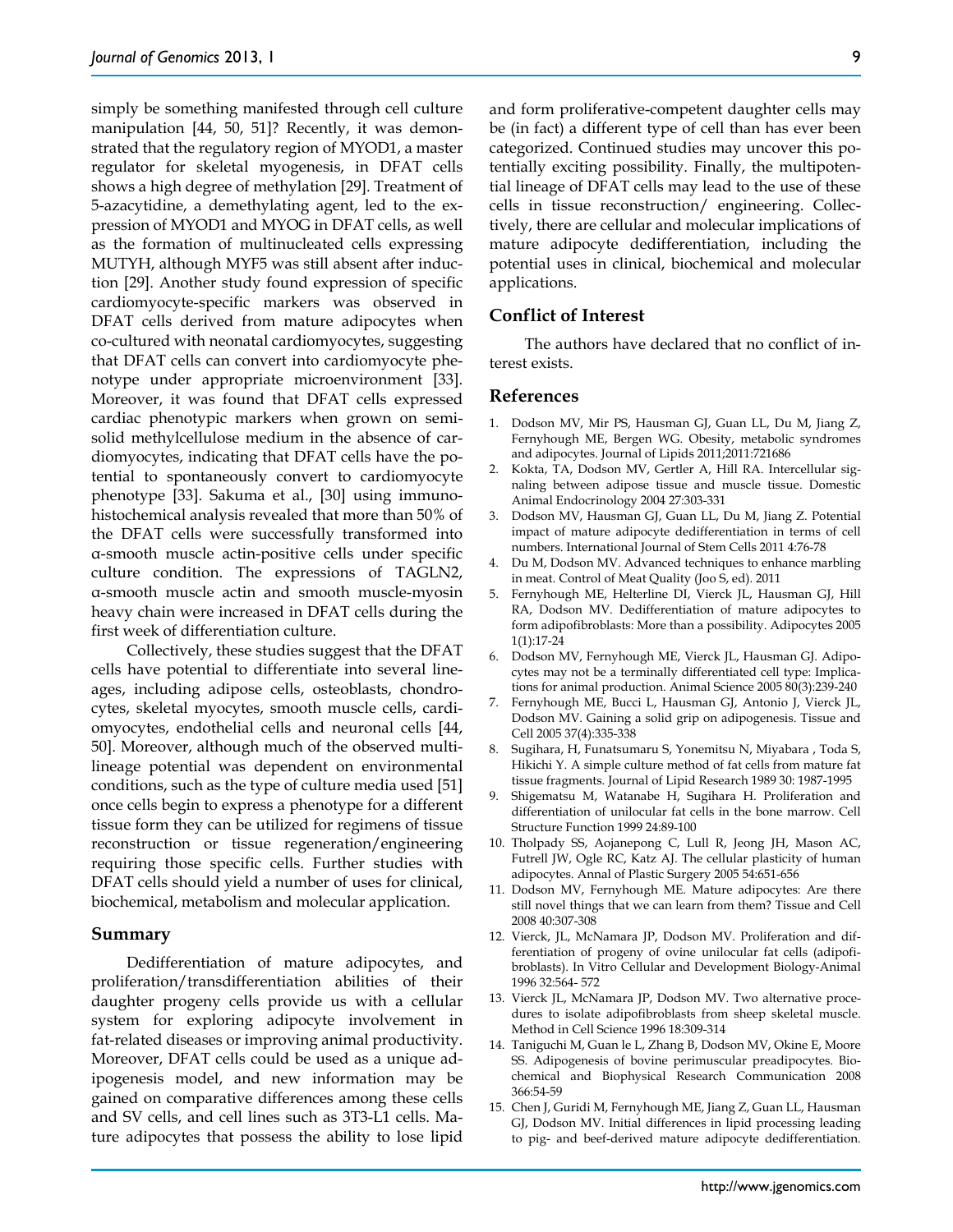Basic and Applied Myology (European Journal of Translational Myology) 2009 19(5):243-246

- 16. Sugihara H, Yonemitsu N, Miyabara S, Toda S. Proliferation of unilocular fat cells in the primary culture. Journal of Lipid Research 1987 28(9):1038-1045
- 17. Chen J, Dodson MV, Jiang Z. Cellular and molecular comparison of redifferentiation of intramuscular- and visceral-adipocyte derived progeny cells. International Journal of Biological Sciences 2010 6(1):80-88
- 18. Chen J, Guridi M, Fernyhough ME, Jiang Z, Guan L, Hausman GJ, Dodson MV. Clonal Mature Adipocyte Production of Proliferative-competent Daughter Cells Requires Lipid Export Prior to Cell Division. International Journal of Stem Cells 2009;2:76-79
- 19. Fernyhough ME, Vierck JL, Hausman GJ, Mir PS, Okine EK, Dodson MV. Primary adipocyte culture: adipocyte purification methods may lead to a new understanding of adipose tissue growth and development. Cytotechnology 2004 46:163-172
- 20. Zhang, HH, Kumar S, Barnett AH, Eggo MC. Ceiling culture of mature human adipocytes: use in studies of adipocyte functions. Journal of Endocrinology 2000 164:119-128
- 21. Fernyhough ME, Vierck JL, Dodson MV. Assessing a non-traditional view of adipogenesis: adipocyte dedifferentiation –mountains or molehills? Cells, Tissues, Organs 2006 182(3-4):226-228
- 22. Adebonojo FO. Studies on human adipose cells in culture: relation of cell size and multiplication to donor age. Yale Journal of Biology and Medicine 1975 48:9-16
- 23. Adebonojo FO. Monolayer cultures of disaggregated human adipocytes. In Vitro 1975 11:50-54
- 24. Ono H, Oki Y, Bono H, Kano K. Gene expression profiling in multipotent DFAT cells derived from mature adipocytes. Biochemical Biophysical Research Communication 2011 407(3):562-567
- 25. Shen J, Sugawara A, Yamashita J, Ogura H, Sato S. Dedifferentiatiated fat cells: and alternative source of adult multipotent cells from the adipose tissues. International Journal of Oral Science 2011 3:117-124
- 26. Yagi K, Kondo D, Okazaki Y, Kano K. A novel preadipocyte cell line established from mouse adult mature adipocytes. Biochemical Biophysical Research Communications 2004 321:967-974
- 27. Nobusue H, Endo T, Kano K. Establishment of a preadipocyte cell line derived from mature adipocytes of GFP transgenic mice and formation of adipose tissue. Cell Tissue Research 2008 332:435-446
- 28. Matsumoto T, Kano K, Kondo D, Fukuda N, Iribe Y, Tanaka N, Matsubara Y, Sakuma T, Satomi A, Otaki M, Ryu J, Mugishima H. Mature adipocyte-derived dedifferentiated fat cells exhibit multilineage potential. Journal of Cell Physiology 2008 215:210-222
- 29. Kazama T, Fujie M, Endo T, Kano K. Mature adipocytes-derived dedifferentiation fat cells can transdifferentiate into skeletal myocytes in vitro. Biochemical and Biophysical Research Communications 2008 337:780-785
- 30. Sakuma T, Matsumoto T, Kano K, Fukuda N, Obinata D, Yamaguchi K, Yoshida T, Takahashi S, Mugishima H. Mature adipocyte derived, dedifferentiated fat cells can differentiate into smooth muscle-like cells and contribute to bladder tissue regeneration. Journal of Urology 2009 182(1):355-365
- 31. Fernyhough ME, Hausman GJ, Dodson MV. Progeny from dedifferentiated bovine adipocytes display protracted adipogenesis. Cells, Tissues, Organs 2008 188:359-372
- 32. Oki Y, Watanabe S, Endo T, Kano K. Mature adipocyte-derived dedifferentiated fat cells can trans-differentiate into osteoblasts in vitro and in vivo only by all-trans retinoic acid. Cell Structure Function 2008 33(2):211-222
- 33. Jumabay M, Matsumoto T, Yokoyama S, Kano K, Kusumi Y, Masuko T, Mitsumata M, Saito S, Hirayama A, Mugishima H, Fukuda N. Dedifferentiated fat cells convert to cardiomyocyte phenotype and repair infarcted cardiac tissue in rats. Journal of Molecular and Cell Cardiology 2009 47(5):565-575
- 34. Hausman GJ, Dodson MV, Ajuwon K, Azain M, Barnes K, Guan LL, Jiang Z, Poulos SP, Sainz RD, Smith S, Spurlock M, Novakofski J, Fernyhough ME, Bergen WG. Board Invited Re-view: The biology and regulation of preadipocytes and adipocytes in meat animals. Journal of Animal Science 2009 87:1218-1246
- 35. Dodson MV, Jiang Z, Chen J, Hausman GJ, Guan LL, Novakofski J, Thompson DP, Lorenzen CL, Fernyhough ME, Mir PS, Reecy JM. Allied industry approaches to alter intramuscular fat content and composition in beef animals. Journal of Food Science 2010 75(1):226-228
- 36. Allen CE. Cellularity of adipose tissue in meat animals. Federal Procedure 1976 35(11):2302-2307
- 37. Katz AJ, Tholpady A, Tholpady SS, Shang H, Ogle RC. Cell surface and transcriptional characterization of human adipose-derived adherent stromal (hADAS) cells. Stem Cells 2005 23:412-423
- 38. Gronthos S, Franklin DM, Leddy HA, Robey PG, Storms RW, Gimble JM. Surface protein characterization of human adipose tissue-derived stromal cells. Journal of Cellular Physiology 2001 189(1):54-63
- 39. Schaffler A, Buchler C. Concise review: adipose tissue- derived stromal cells – basic and clinical implications for novel cell-based therapies. Stem Cells 2007 25:818-827
- 40. Poulos SP, Dodson MV, Hausman GJ. Cell line models for differentiation: preadipocytes and adipocytes. Experimental Biology and Medicine 2010 235(10):1185-1193
- 41. Ntambi JM, Kim YC. Adipocyte differentiation and gene expression. Journal of Nutrition 2000 130:3122-3126
- 42. Shimano H. Sterol regulatory element-binding proteins (SREBPs): transcriptional regulators of lipid synthetic genes. Progress in Lipid Research 2001 40:439-452
- 43. Sainz RD, Hasting E. Simulation of the development of adipose tissue in beef cattle. In: Mcnamara JP, France J, Beever DE, Editors. Modeling Nutrient Utilization in Farm Animals. 2000
- 44. Malgorzata WZ, Walenko K. Stem cells from adipose tissue. Cellular & Molecular Biology Letters 2011 16:236-257
- 45. Urbich C, Dimmeler S. Cell biology of Leydig cells in the testis. Circulation Research 2004 95:343-353
- 46. Gehling UM, Ergu¨n S, Schumacher U, Wagener C, Pantel K, Otte M, Schuch G, Schafhausen P, Mende T, Kilic N, Kluge K, Schäfer B, Hossfeld DK, Fiedler W. In vitro differentiation of endothelial cells from AC133-positive progenitor cells. Blood 2000 95:3106-3112
- 47. Hebert TL, Wu X, Yu G, Goh BC, Halvorsen YC, Wang Z, Moro C, Gimble JM. Culture effects of epidermal growth factor (EGF) and basic fibroblast growth factor (bFGF) on cryopreserved human adipose-derived stromal/ stem cell proliferation and adipogenesis. Journal of Tissue Engineering and Regenerative Medicine 2009 3:553-561
- 48. Froehlich H, Gulati R, Boilson B, Witt T, Harbuzariu A, Kleppe L, Dietz AB, Lerman A, Simari RD. Carotid repair using autologous adipose-derived endothelial cells. Stroke 2009 40: 1886-1891
- 49. Miranville A. Improvement of postnatal neovascularization by human adipose tissue-derived stem cells. Circulation 2004 110:349-355
- 50. Tallone T, Realini C, Böhmler A, Kornfeld C, Vassalli G,Moccetti T, Bardelli S, Soldati G. Adult Human adipose tissue contains several types of multipotent cells. Journal of Cardiovascular Translational Research 2011 4:200-210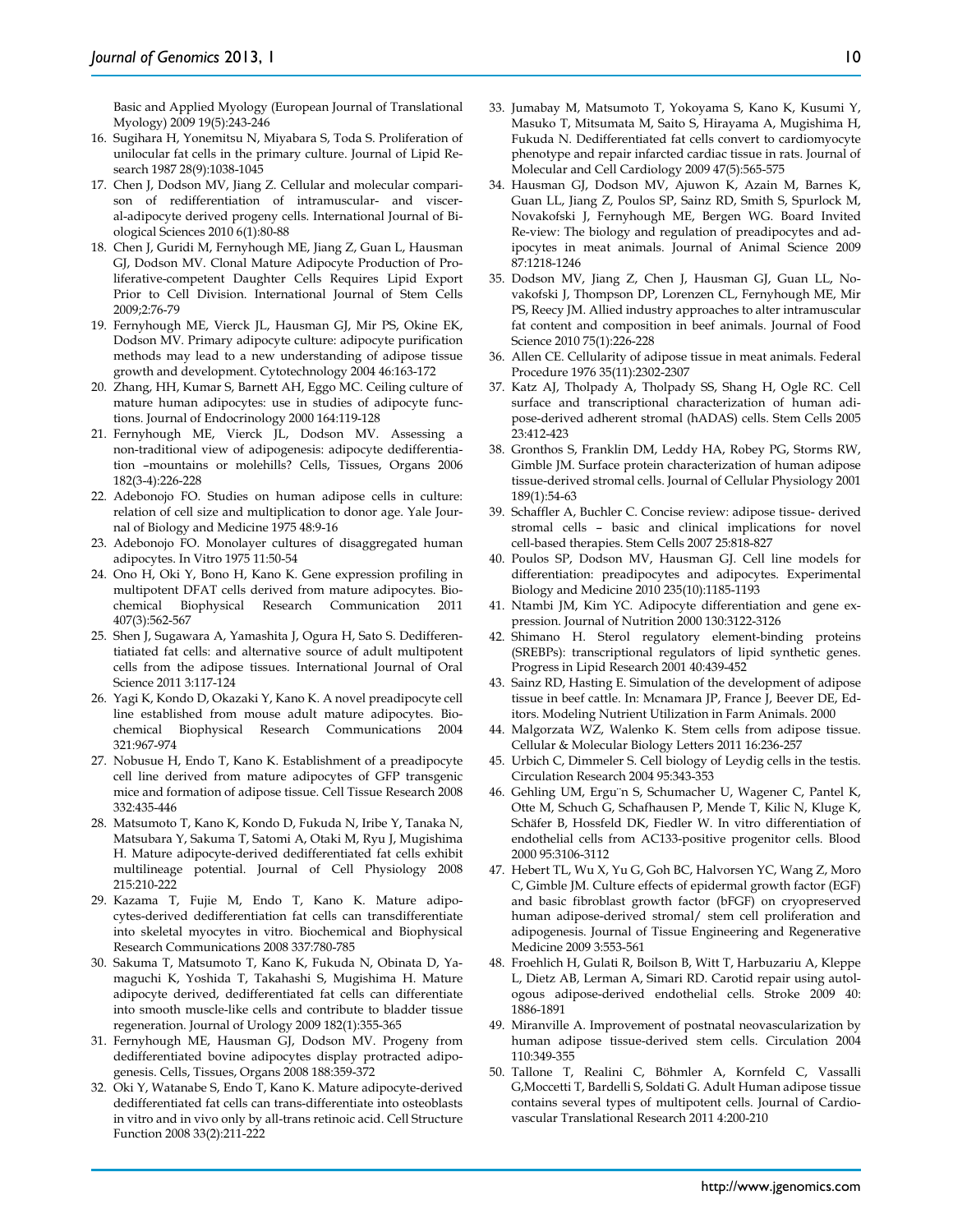51. Balwierz A, Czech U, Polus A, Filipkowski R. K, Mioduszewska B, Proszynski T, Kolodziejczyk P, Skrzeczynska-Moncznik J, Dudek W, Kaczmarek L, Kulig J, Pryjma J, Dembinska-Kiec A. Human adipose tissue stromal vascular fraction cells differentiate depending on distinct types of media. Cell Proliferation 2008 41:441-459

# **Author Biography**

**Shengjuan Wei** is a Ph.D. candidate in the college of Animal Science and Technology at Northwest A&F University and a visiting scholar in Animal Sciences Department at Washington State University. Her research focuses on biotechnical breeding, gene function and adipocyte development.

**Marcio S. Duarte** is a Ph.D. student in the Department of Animal Sciences at Federal University of Viçosa-Brazil. He has additional research training from USDA – Meat Animal Research Center and the Department of Animal Sciences at Washington State University. His research interests focus on regulation of skeletal muscle and adipose tissue development during the pre- and postnatal phase and the factors underlying meat tenderness.

**Dr. Linsen Zan** is a professor in the College of Animal Science and Technology at Northwest A&F University, and Director of the National Beef Cattle Improvement Center in China. His research interests focus on genetic improvement and germplasm innovation for beef and dairy cattle; high efficiency breeding and industrialization of beef and dairy cattle; regulation and control of animal growth and development and biotechnology breeding.

**Dr. Min Du** is an endowed (funded) professor in the Department of Animal Sciences at Washington State University. His research focuses on the physiological conditions regulating skeletal muscle growth and development, and mechanisms governing differentiation of mesenchymal stem cells into myocytes, adipocytes and fibroblasts during fetal development. He has been publishing actively and currently serving as reviewers for a number of funding agencies and journals.

**Dr. Zhihua Jiang** is an Associate Professor in the Animal Sciences Department at Washington State University. Since the early 1990's, Dr. Jiang's research has focused on comparative genome biology with aims at understanding how orthologous genes have evolved and shuffled during evolution. The overall objective of his research program is to develop comparative genomic tools and reagents for determining gene sequence, location, expression and function, thus advancing genome sciences and their applications in agriculture and biomedicine. Dr. Jiang has published more than 110 publications that were well cited in the field. He was editor of the book "Reproductive Genomics in Domestic Animals" Published by Wiley-Blackwell in 2010. Dr. Jiang has received eight US patent awards.

**Dr. LeLuo Guan** is an Assistant Professor in Bovine Functional Genomics with the Department of Agricultural, Food and Nutritional Science at the University of Alberta. Her research in bovine functional genomics involves establishing links between omics results and economically important traits in livestock species including elucidation of molecular mechanisms of livestock production traits using gene expression profiling (currently using a set of 24,000 oligos for high through-put DNA microarray); identification of association of rumen microbial structures with cattle economically important traits at the genetic and transcriptomic levels; characterization of genes involved in microbe-microbe/host-microbe interaction. Dr. Guan has over 10 years of experience in the area of environmental microbiology and molecular biology. Dr. Guan has extensive experience in the field of microbial ecology and the characterization of complex bacterial communities and bacterial interspecies interactions. Dr. Guan has been one of the key contributors to the full-length cDNA project in the International Bovine Genome Sequencing Project. She has extensive knowledge and experience in developing research approaches to study bovine functional genomics to link the omics and/or microbes to important traits in beef cattle. She also has an excellent track record for the commercialization of research results.

**Dr. Jie Chen** is a professor in the college of Animal Science and Technology at Nanjing Agricultural University in China. His research focuses on genetic improvement of the pig, and the molecular mechanisms underlying pig economical traits. For the last decade, Dr. Chen has studied the molecular regulation of pork (meat) quality, especially intramuscular fat content, and several molecular markers have been identified for marker-assisted selection of pork intramuscular fat content.

**Dr. Gary J. Hausman** attended Iowa State University and graduated with a major in Animal Science. He then enrolled in graduate school at the University of Wisconsin-Madison and completed the Ph. D. in meat science and muscle biology in 1977. Dr. Hausman has been a Research Physiologist in the Animal Physiology Research Unit since 1980 and is an Adjunct Professor of the Human Foods and Nutrition and Animal Science Departments and is on the Graduate Faculty at the University of Georgia (UGA). For over 30 years, Gary Hausman has added to our understanding of embryonic and postnatal preadipocyte/adipocyte development. Dr. Hausman has